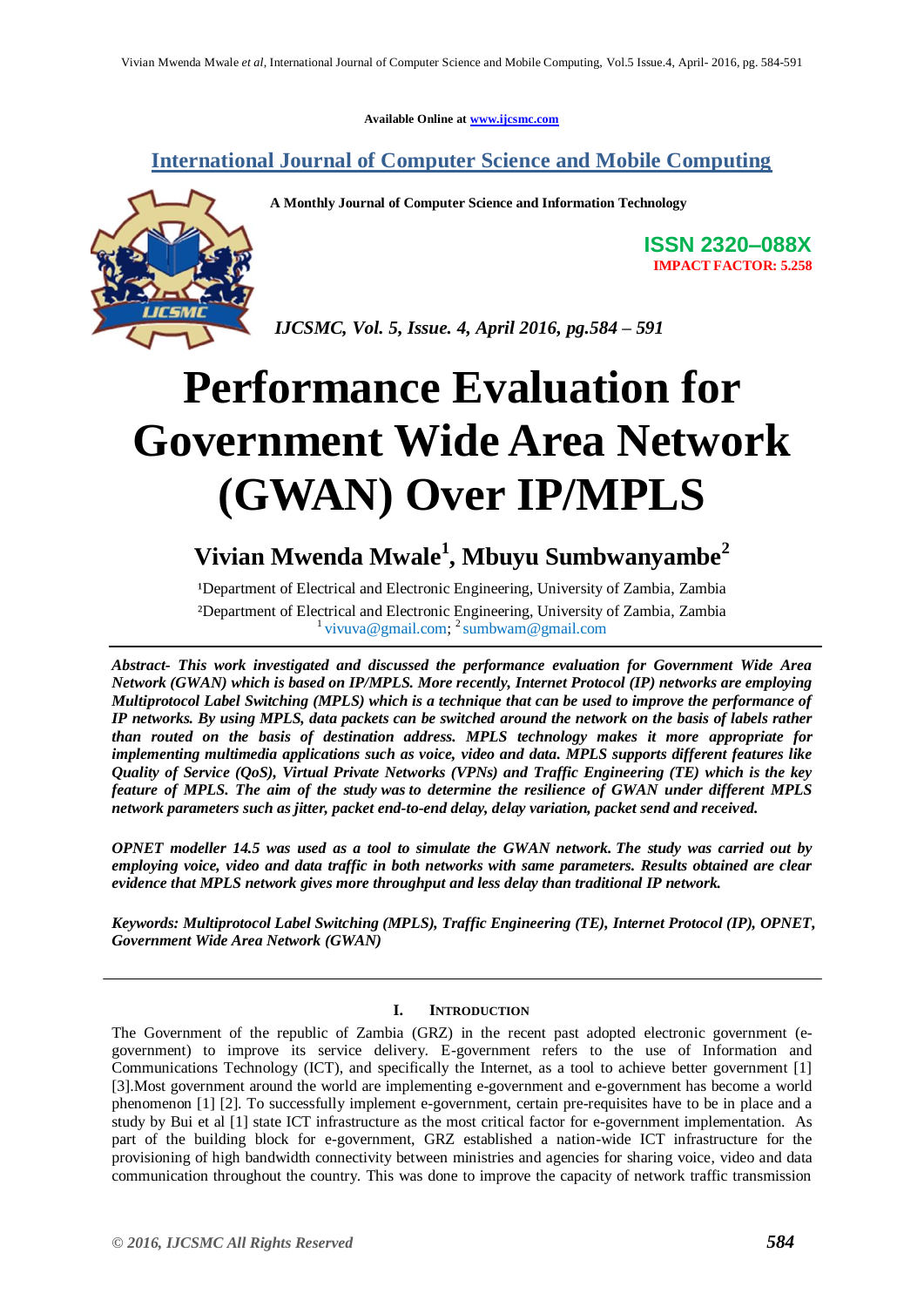and expand internet coverage in ministry provinces and spending agencies (MPSA) thereby improving government efficiency and effectiveness. In 2012, GRZ embarked on a project to implement a nation wide area network called Government Wide Area Network (GWAN) to interconnect all the government ministries and agencies countrywide. This was in a bid to harmonize and consolidate internet services across the various individual ministries and agencies, which previously had independent internet providers. The government engaged Zambia Telecommunication Company (ZAMTEL) as the Internet Service Provider (ISP). The project was divided into three phases of which phase one was launched in October, 2014.

#### **II. COMPARATIVE ANALYSIS OF IP AND MPLS NETWORK**

IP/MPLS is a packet switched network that uses the transmission control protocol based on internet protocol (TCP/IP) enhanced with MPLS standard in networks. MPLS techniques are used to improve the performance of IP networks. In MPLS technology, a specific path is set up for a given sequence of data packets. These packets are identified by the packet label and not by destination IP address, thereby saving the time that a router takes to search the address where the packet should next be forwarded. [4] [6] [9]. MPLS has emerged as the key integration technology for carrying voice, video, and data traffic over the same network [8] [12] [8]. MPLS is not a replacement for IP but is an extension for IP architecture by including the new technology of attaching a label to data packets [7] [14] [16].

#### A. **IP NETWORKS**

IP is the first de facto network protocol used in Internet and is based on TCP/IP [5]. The main function of IP is to send the data from the source to destination [9]. Traditional IP networks are unsuitable for connectionoriented applications such as real-time applications. The IP was created as a connectionless network layer protocol that makes no attempt to discriminate between various application types [12]. It is very challenging to implement the real-time application like voice and video in the conventional IP network. IP mostly works on the best-effort service which does not guarantee the delivery of the services [10] [11] [13]. In IP networks datagrams do not follow a fixed path and may arrive at the destination out of order [12]. The main function of IP is to send the data from the source to destination [8] [12]. Data is constructed as a series of packets [13]. In traditional IP networks, routing protocols are used to distribute Layer 3 routing information. Regardless of the routing protocol, packet forwarding is based on the destination address in IP header of each packet. Data is sent in the form of packets and this is routed through a chain of routers and multiple networks to reach the destination [5]. Therefore, when a packet is received by the router, the router takes an independent decision on each incoming packet by determining the next-hop address using the packet's destination IP address along with the information from its own forwarding/routing table [8] [9]. IP network traffic uses Open Shortest Path First (OSPF) protocol which chooses the shortest path from source to destination [11] [13]. As a result, traffic is concentrated across a smaller number of optimized data paths to other links, which frequently remain underutilized [4]. All data flows arriving on various ingress interfaces on the same node that are bound for the same destination are always consolidated across a common path [6] [8] [9]. One of the limitations of IP network is that it does not provide guarantee of quality of service, is not scalable and TE is difficult to implement [10] [11] [15] .

#### B. **MPLS NETWORK**

MPLS is the latest technology used for speeding up data communication over IP networks by forwarding packets based on labels [8] [10]. MPLS is currently applied to IP-based networks. MPLS technology is extremely beneficial to enterprises. MPLS simplifies the network infrastructure by allowing the consolidation of multiple technologies and applications such as voice, video and data [9] [17]. An MPLS based network consists of routers and switches interconnected via transport facilities such as fiber [12]. The MPLS labels are advertised between routers so that they can build a label-to-label mapping. These labels are attached to the IP packets, enabling the routers to forward the traffic by looking at the label and not the destination IP address. The packets are forwarded by label switching instead of IP switching [7]. The label switching technique is not new. Frame relay and ATM use it to move frames or cells throughout a network. MPLS incorporates a variety of protocols such as IP, Frame Relay and ATM. [6] [8] [11]. MPLS has become popular because of the label switched technique that reduces in overhead information. To enable smooth communication, time taken for packet forwarding or processing plays a vital role [10]. The key feature of MPLS is its Traffic Engineering (TE), which is used for controlling the congestion and managing the networks resources [4] [8]. MPLS provides high speed packet switching, forwarding and great scalability and in addition to this, MPLS provides various features such as Quality of Service (QoS) and Virtual Private Networks (VPNs) [8] [11]. According to vein et al [13] the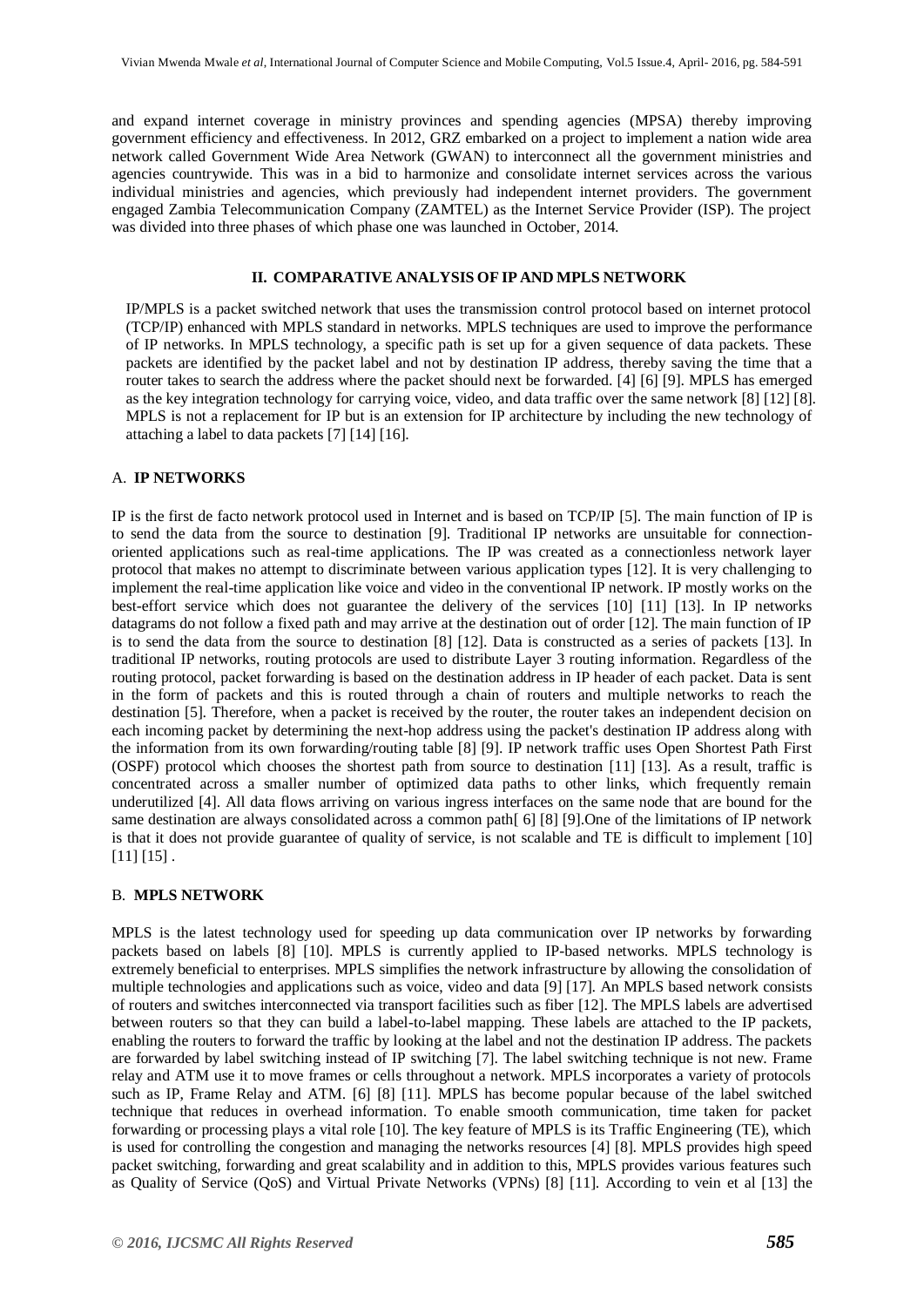premise of MPLS is to attach a short fixed-length label to the packets at the ingress router of the MPLS domain. MPLS works well with real-time applications due to lower network delay by providing efficient forwarding mechanism, scalability and predictable performance of the services. MPLS technology makes the most appropriate tool for fulfilling connection oriented traffic and allows for traffic engineering and bandwidth guarantees (QoS) [6] [9]. MPLS is not a replacement for IP but it's an extension for IP architecture by including new functionalities and applications [8].

#### **III.LITERATURE REVIEW**

The use of MPLS in Wide Area Networks for enterprise corporations is expanding. Most service providers are adopting MPLS to improve the network performance for its customers. Research cannot reach its goal without literature review and selection of papers. Selection of papers on works related to MPLS has been done and are reviewed in this chapter.

Jannu and Deekonda [5] looked at OPNET simulation of voice over MPLS with considering traffic engineering. The study used voice packet end-to-end delay performance metric as an approach to estimate the minimum number of VoIP calls that can be maintained, in MPLS and conventional IP networks with acceptable quality. Comparative analysis was done on conventional IP network and MPLS network. Some performance metrics such as voice jitter, voice packet end-to-end delay, voice delay variation, voice packet sent and received were used for simulation. The results analysed showed that MPLS based solution provides better performance in implementing the VoIP application.

Abdel-Azim et al [6] studied MPLS performance evaluation by comparing VOIP and VOMPLS. In their study they used OPNET 14.5 to simulate the results .They started by looking at the signalling protocols for IP networks and MPLS. Session Initiation protocol (SIP) was used for VOIP and Constraint based routing (DR-LDP) which supports TE was used for VOMPLS. The study revealed that according to ITU voice performance is measured based on different parameters like delay, jitter and packet loss. Two scenarios were set up, one for sending voice using SIP-based IP network and the other model using LDP-based MPLS. Results from the two scenarios proved that VOMPLS has greater performance as compared to VOIP which causes some delays in the transmission.

Ezeh et al [7] investigated and discussed the performance of Multimedia traffic (Voice, Video and data) over multiprotocol label switching (MPLS) on Internet virtual private network (VPN) cloud. In this work, the performance of multimedia traffic over MPLS VPN Internet was carried out while making comparison with the conventional Internet Protocol (IP) network. Analytical models for capacity management and on-demand optimization was developed. Various system models with a LSP flow algorithm were derived. OPNET IT guru was used to simulate both networks and the comparison was made based on the metrics such as Point to point Throughput (bits/secs), end-to-end delay (secs) and results showed that MPLS based solution provides better performance in implementing the VoIP application.

Porwal et al [8] conducted a study on multimedia traffic analysis of MPLS and non MPLS network. The study compared two scenarios by evaluating IP network without traffic engineering and MPLS network with traffic engineering. In IP networks the protocol OSPF was used and it showed that the use of OSPF in IP networks causes congestion since most links on the network are under-utilized. In MPLS network with traffic engineering is used for effectively managing the networks for efficient utilization of network resources and thus improves network performance for multimedia type applications in heavy traffic environments.

Cyril [9] studied performance evaluation of multicast transmission on MPLS network using Protocol Independent multicast-sparse mode (PIM-SM). In this study a simulation tool called Ns2 was used for performance evaluation. The following parameters were used in the configuration: Simulation time: 10ms Access-link bandwidth: 1.5 Mbps Access-link delay: 10 ms Packet size: 1460 (in bytes) Queue management: Drop Tail in the access link. Total Simulation time was considered 10 unit times. The analyses looked at packet delivery ratio (PDR) and normalized overhead (NOH). The PIM-SM over MPLS network was found to have an edge over the traditional network. The throughput for MPLS with PIM-SM was very much higher in comparison to traditional network. Excellent packet delivery ratio was found in MPLS with PIM-SM as against traditional networks. Also the percentage of dropped packets was substantially reduced. The results aslo proved that MPLS over PIM-SM require smaller congestion window size.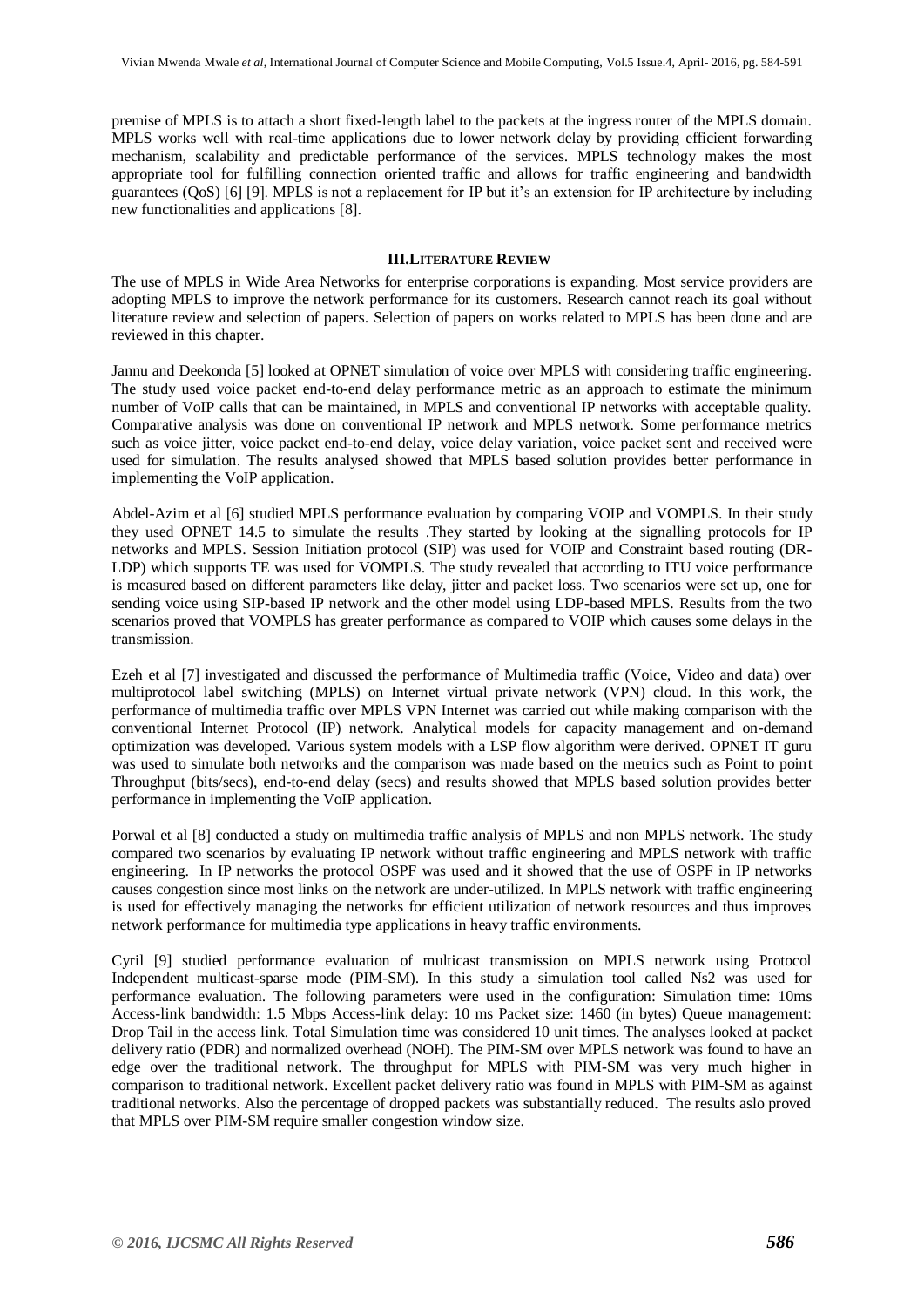#### **IV. SIMULATION TOOL**

Simulation is the process of testing a designed model on a platform which imitates the real environment. It provides the opportunity to create, modify and study the performance of proposed design so that one can predict its strengths and weakness before implementing the model in real environment. The OPNET Modeller has been used to perform the simulation on MPLS and traditional IP network [11] [12].

#### A. **OPNET Modeller**

OPNET provides several modules for the simulation comprising a vast universe of the protocols and network elements [8]. It has gained popularity in academia as it is offered for free of cost to institutions and it is also obtained as a student version. The user doesn't need to have any programming knowledge in order to use OPNET; the user can directly concentrate in building and analysing model from simulation. The main feature of OPNET is that it provides various real-life network configuration capabilities that make the simulation environment close to reality [5].The advantages of OPNET compared to other simulators include GUI interface, comprehensive library of network protocols and models, graphical interface to view the results, availability of documentation for the user to develop the network models.

#### B. **Simulation Methodology**

To evaluate the performance for GWAN over IP/MPLS network, we have used OPNET Modeler 14.5 to create the topology as shown in Fig.1 and Fig. 2 for both traditional IP and MPLS networks. The simulations consist of two scenarios based on the same network topology. Performance parameters such as jitter, packet end-to-end delay, delay variation, packet send and received are employed in both network scenarios. For MPLS network the routers are MPLS enabled while as for Traditional IP network model MPLS routers are replaced with normal IP Routers which doesn't support MPLS technology. The results from these simulations are used for comparison between the two networks.



**Figure 1:** Traditional IP simulation Network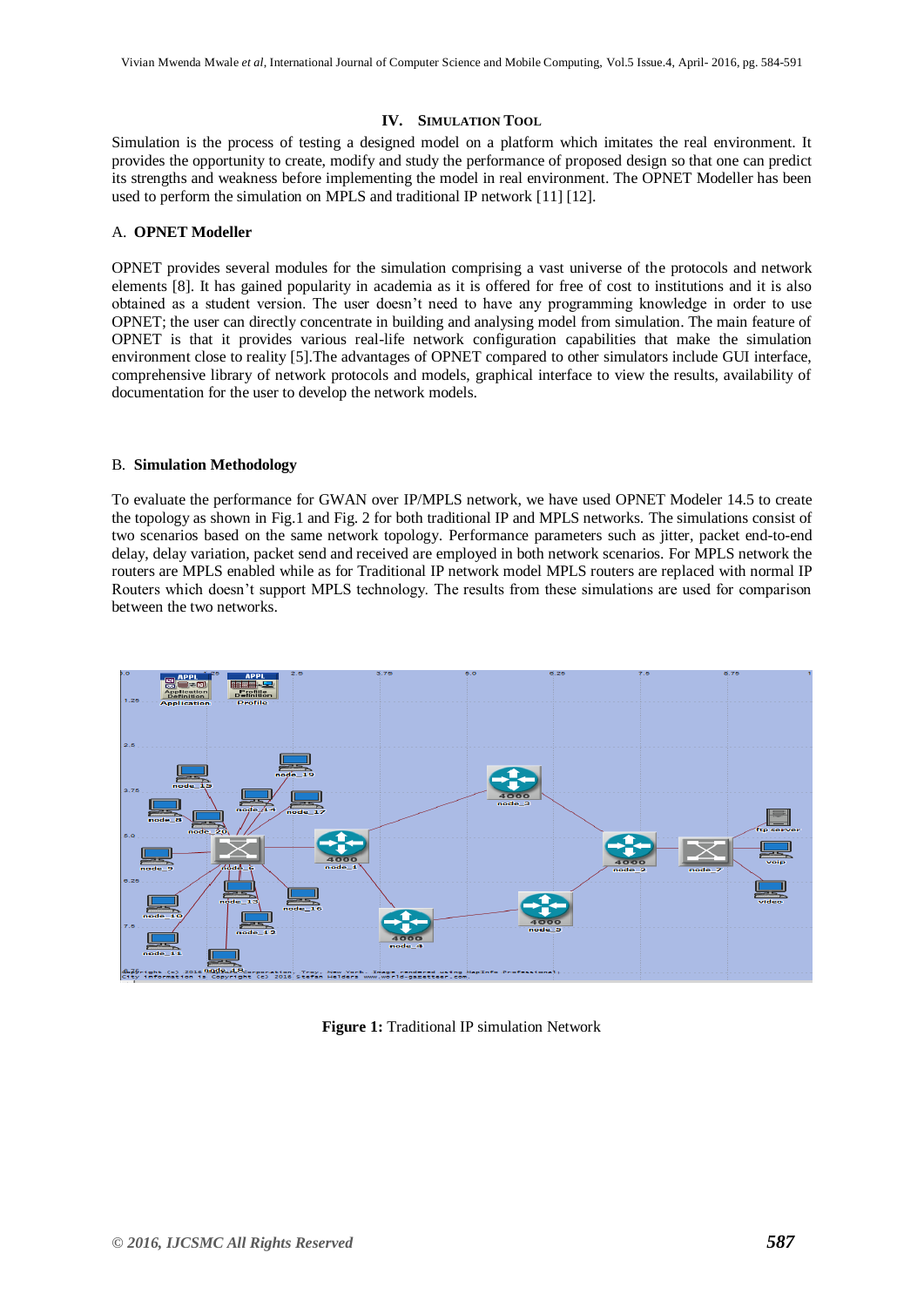

**Figure 2:** MPLS simulation network

#### **V. ANALYSIS AND RESULTS**

For each scenario the duration of simulation is 600 seconds. In the simulation the traffic starts at  $100<sup>th</sup>$  second and ends after 600 seconds. (100 second is considered because in the simulation, the start time of traffic application from source to destination is at 100 second).



**Figure 3:** Voice traffic sent (packet/sec)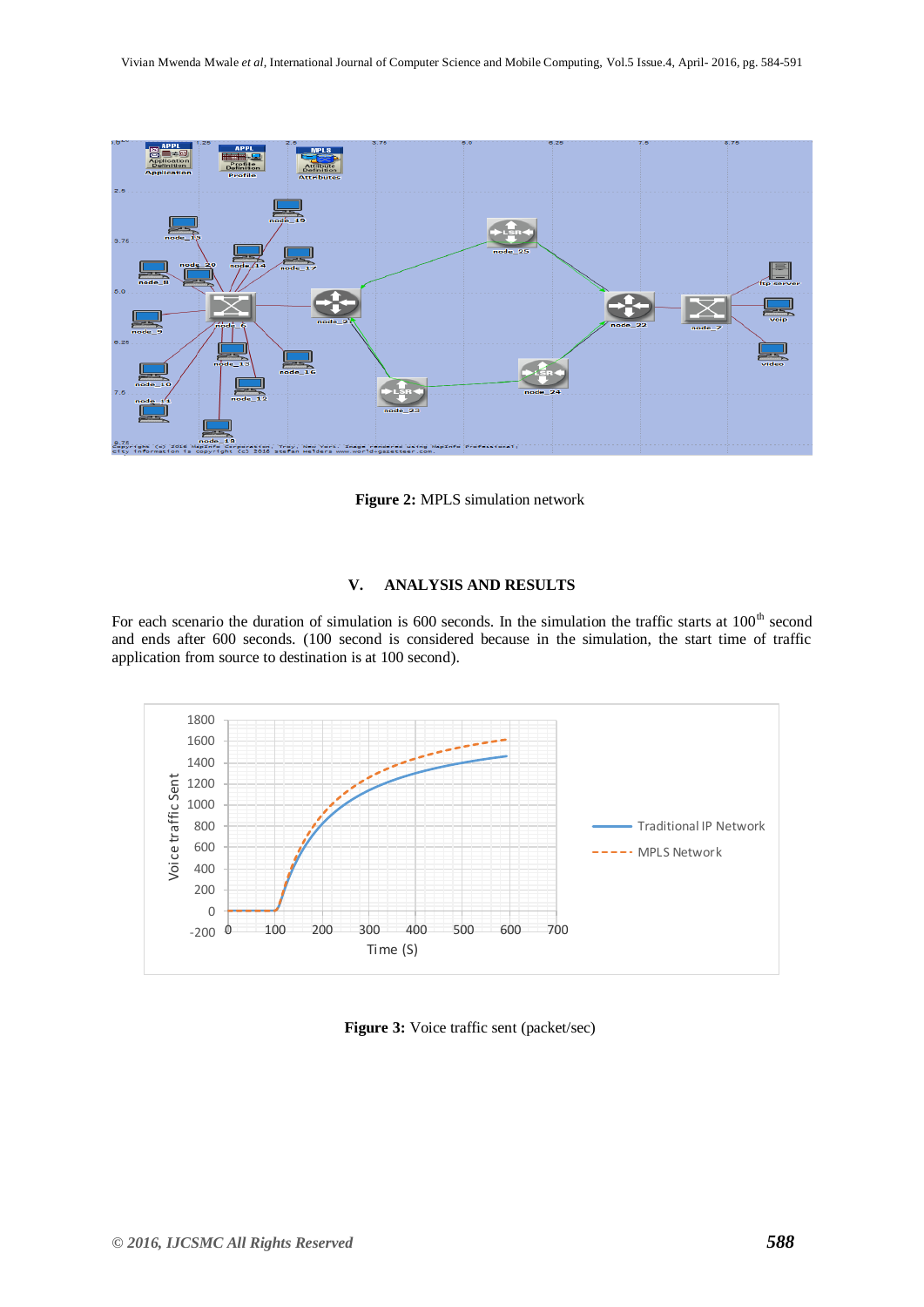

**Figure 4:** Video Traffic sent (packet/sec)

Figure 3 and figure 4 gives the average number of packets sent in both MPLS and traditional IP networks. Simulation results shows that MPLS model gives more throughput than the IP model. We observe that there is an increase in the performance when voice and video traffic is transmitted using MPLS transmission. MPLS delivers the packets with high transmission speed and lower delays.



**Figure 5:** Video packet delay (packet/sec)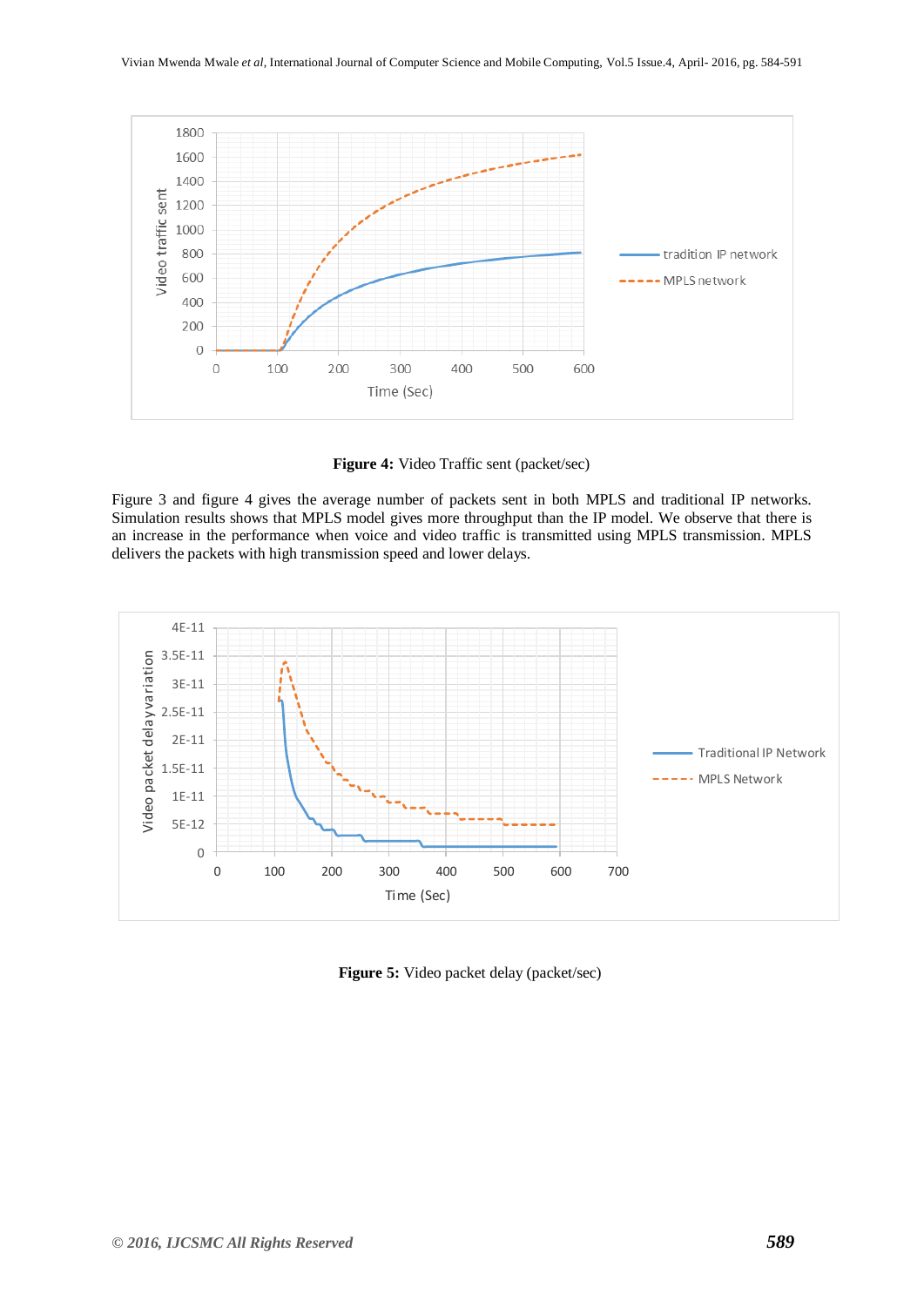

**Figure 6:** Voice packet delay variation (packet/sec)

Figure 5 and Figure 6 analysis was for packet delay variation for voice and video for both networks. The figure is direct evidence that MPLS network has much less delay variation than traditional IP network.

#### **VI. CONCLUSION**

In this dissertation performance evaluation for GWAN over IP/ MPLS network is made by employing the performance parameters such as jitter, packet delay variation, packet End-to-End delay, packet send and received. OPNET modeller 14.5 is used to simulate the GWAN network. The Based on the simulation results it can be concluded that MPLS provides best solution in implementing voice, video and data applications as compared to conventional IP networks because MPLS takes less processing time in forwarding the packets due to label switching, MPLS suffers minimum delay and provides high throughput compared to conventional IP networks. The GWAN network will be able to overcome most of the challenges that traditional IP network suffers since GWAN is based on MPLS. More research should be conducted on the GWAN network.

#### **REFERENCES**

[1] Bui T, Sankaran S and Sebastian M, "A framework for measuring national e-readiness". International Journal Electronic Business, 1, 3-22. 2003.

[2] Abdul-Bary S. and Omar S., "Performance Analysis of Multimedia traffic over MPLS Communication Networks with Traffic Engineering", International journal computer networks and communication security Vol 2, No 3, March 2014, 93-101.

[3] Minei I. and Lucek J., MPLS Enabled Applications, Emerging Developments and New Technologies, Second Edition. England: John Wiley & Sons Ltd, 2008.

[4] ITU-T G.114 (05/2003) telecommunication communication standardization sector of ITU series transmission systems and media, digital systems and networks

[5] KeerthiPramukh Jannu and Radhakrishna Deekonda., "OPNET simulation of voice over MPLS with Considering Traffic Engineering", M.Sc. Thesis, School of Computing, Blekinge Institute of Technology, Sweden, 2010.

[6] Abdel-Azim M., Awad M. and Sakr H., "VoIP versus VoMPLS performance evaluation," IJCSI international journal of computer science issues, Vol. 11, Issue 1, no 2, January 2014.

[7] Ezeh G., Onyeakusi C., Adimonyemma T., and Diala U., "Comparative performance evaluation of multimedia traffic over MPLS using (VPN) internet cloud and traditional IP networks", international journal of emerging technology & research Vol. 1, Issue 3, April, 2014.

[8] Porwal M., Yadav A. and Charhate S., "Traffic Analysis of MPLS and Non MPLS Network including MPLS Signaling Protocols and Traffic Distribution in OSPF and MPLS," in Emerging Trends in Engineering and Technology, 2008, pp. 187-192.